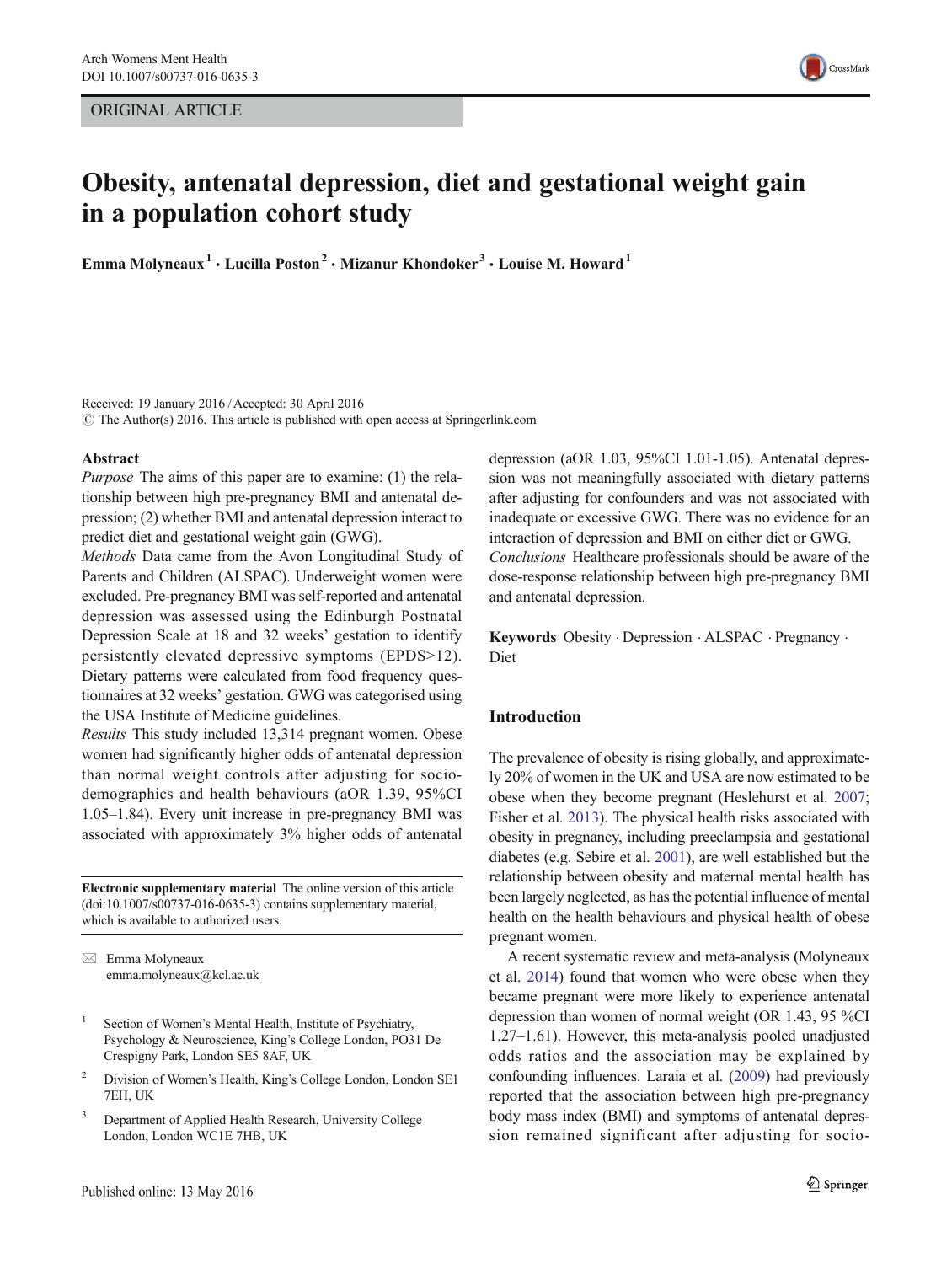demographic factors, but these authors did not examine any other potential confounders, such as health behaviours. In addition, some studies of non-pregnant adults have suggested that obesity may be more strongly associated with depression among those with higher socio-economic status (SES) compared to those with lower SES (Moore et al. [1962;](#page-8-0) Simon et al. [2006\)](#page-8-0), but this association has not been explored in pregnant women.

Antenatal depression has been associated with poor diet and both inadequate and excessive gestational weight gain (GWG), but the literature is very inconsistent (Hurley et al. [2005](#page-8-0); Rasmussen and Yaktine [2009;](#page-8-0) Fowles et al. [2011](#page-7-0); Hartley et al. [2015;](#page-8-0) Kapadia et al. [2015](#page-8-0)). It has been suggested that in non-pregnant adults the relationship between depression and weight gain may vary according to BMI (Murphy et al. [2009\)](#page-8-0) but the influence of BMI on the relationship between antenatal depression and weight gain in pregnancy is underexplored. One study on this topic (Bodnar et al. [2009\)](#page-7-0) found that antenatal depression and excessive GWG were only associated among women who had high BMI at the start of pregnancy, but this finding requires replication.

In this study, we examined the relationships between prepregnancy obesity, antenatal depression, diet and GWG using data from the Avon Longitudinal Study of Parents and Children (ALSPAC). First, the relationship between prepregnancy BMI and antenatal depression was investigated; including adjustment for confounders and examination of the interaction of BMI category and SES on the risk of antenatal depression. The associations between antenatal depression and (1) dietary patterns during pregnancy; and (2) GWG were then examined, and the interactions of antenatal depression and pre-pregnancy BMI on these outcomes were tested.

## Materials and methods

#### Study population

This study used data from the ALSPAC prospective population cohort study which recruited women in early pregnancy. Detailed descriptions of the ALSPAC study design and cohort profile have been published (Golding et al. [2001;](#page-8-0) Boyd et al. [2012\)](#page-7-0). Please note that the study website contains details of all the data that is available through a fully searchable data dictionary [\(http://www.bris.ac.uk/alspac/researchers/data-access/](http://www.bris.ac.uk/alspac/researchers/data-access/data-dictionary/) [data-dictionary/\)](http://www.bris.ac.uk/alspac/researchers/data-access/data-dictionary/). All pregnant women living in the former Avon Health Authority, South West England, with due dates between 1st April 1991 and 31st December 1992 were eligible to participate. The ALSPAC study initially enrolled 14,541 women. An estimated 85–90% of the women approached agreed to participate (O'Connor et al. [2003\)](#page-8-0) and the sample included approximately 72% of potentially eligible women (Boyd et al. [2012](#page-7-0)). Ethical approval was obtained from the ALSPAC ethics committee and the local research ethics committees. No additional ethical approval was required for these analyses.

Women in the ALSPAC cohort who experienced pregnancy or neonatal loss ( $n=652$ ) were excluded from the sample for these analyses, as were women who were underweight at the start of pregnancy (based on self-reported BMI<18.5 kg/  $m^2$ ;  $n = 575$ ) who were not the focus of this study. 91.6 % of women in the original cohort were included in the current study.

# Measures

#### Body mass index

In the ALSPAC study, women self-reported their height and retrospectively self-reported their pre-pregnancy weight as part of a postal questionnaire sent to women after enrolment. This was used to calculate pre-pregnancy BMI, classified using the World Health Organisation [\(2000\)](#page-8-0) categories of normal weight (BMI 18.5-25  $\text{kg/m}^2$ ), overweight (BMI 25-30 kg/m<sup>2</sup>) and obese (BMI  $\geq$ 30 kg/m<sup>2</sup>).

#### Antenatal depression

Antenatal depression was assessed using the Edinburgh Postnatal Depression Scale (Cox et al. [1987\)](#page-7-0). The EPDS was included in postal questionnaires sent to women at approximately 18 and 32 weeks' gestation. A cut-off of >12 was used, previously validated in the third trimester of pregnancy (Murray and Cox [1990\)](#page-8-0). For this study, cases of antenatal depression were defined as those scoring >12 on the EPDS at both 18 and 32 weeks' gestation (i.e. persistently high levels of depressive symptoms). Repeated assessment with the EPDS has been shown to have a higher positive predictive value for depression (based on a clinical diagnostic interview) than a single EPDS assessment (Nyklíček et al. [2004\)](#page-8-0).

#### Dietary patterns

Diet was assessed using a self-reported food frequency questionnaire at approximately 32 weeks' gestation. Participants indicated how many times each week they currently ate each of 43 food items or groups, representing the core food types in the British diet at that time (see Rogers and Emmett [\(1998\)](#page-8-0) for full details). Example items include sausages, burgers, rice (boiled), and cabbage, Brussels sprouts, kale and other green leafy vegetables. Portion size was not measured to avoid overburdening the participants. Completed questionnaires were received from 12,436 women. Principal component analysis was performed in a previous study by Northstone et al. [\(2008](#page-8-0)) to derive dietary patterns from the food frequency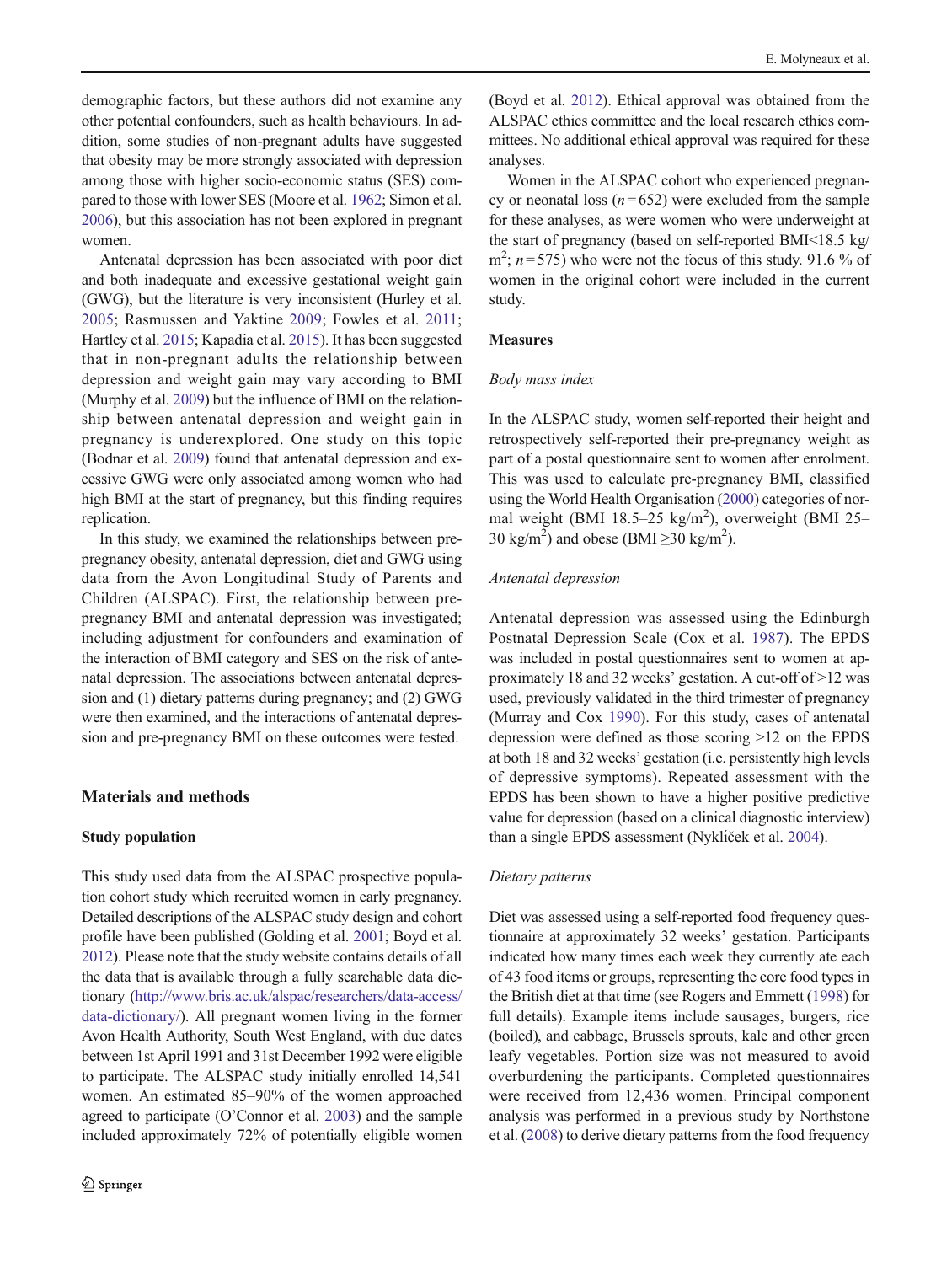questionnaire and five components were identified as the best representation of the data. The components were classified by Northstone et al. as five dietary patterns based on highly loading food items: health conscious (characterised by consumption of salad, fruit, rice, fish, white meat, non-white bread), traditional (e.g. vegetables, red meat, poultry, potatoes), processed (e.g. pizza, sausages/burgers, chips), confectionary (e.g. biscuits, puddings, cake/buns, sweets), and vegetarian (e.g. soya, tofu, pulses; inverse associations with red meat and poultry). Northstone et al. ([2008](#page-8-0)) calculated standardised scores for each of the five dietary patterns for all participants, with higher scores representing greater similarity to that dietary pattern.

#### Gestational weight gain

All weight measurements during pregnancy were extracted from obstetric records by six trained research midwives. Fraser et al. ([2010](#page-7-0)) used these measurements to predict weight gain across the entire pregnancy using random effects statistical modelling. Total GWG was then categorised by the ALSPAC study team based on the USA Institute of Medicine guidelines which provide recommended ranges for GWG based on the mother's pre-pregnancy BMI category (Rasmussen and Yaktine [2009\)](#page-8-0). The weight gain recommendations are 11.5–16 kg for women who are normal weight at the start of pregnancy, 7–11.5 kg for women who are overweight at the start of pregnancy and 5–9 kg for women who are obese at the start of pregnancy. Using these recommendations, weight gain was classified as inadequate (below the recommended range), recommended (within the recommended range) or excessive (above the recommended range).

## Covariates

Socio-demographic factors (age, ethnicity, marital status, occupation, highest educational level, parity, singleton or multiple pregnancy, stressful life events during pregnancy and social support during pregnancy) and early pregnancy health behaviours (alcohol consumption, tobacco smoking, drug use, and physical activity) were included as covariates in this study. More detail on the measurement and coding of these variables is given in Online Resource 1.

#### Statistical analyses

#### Missing data and multiple imputation

Over half (56.2%;  $n = 8165$ ) of participants had missing data for at least one of the analysis variables but only 20.5%  $(n=2981)$  of participants had missing data for more than five variables. All variables had some missing data; the proportion of missing data per variable ranged from 0.5 to 31.2% (see Online Resource 2 for individual variable information). The overall proportion of missing data for all analysis variables was 16.3%. Conducting complete case analyses would therefore cause loss of statistical power and potentially lead to biased estimates and incorrect inferences. Patterns of missing data were examined and the assumption of missing at random was found to be plausible (see Online Resource 3). Missing values were therefore imputed using multiple imputation by chained equations (Van Buuren and Oudshoorn [1999](#page-8-0)) with the ice command in Stata 12 (Royston [2005\)](#page-8-0).

A full list of the variables in the multiple imputation model is given in Online Resource 2. The imputation model included all analysis variables, relevant interaction terms (e.g.  $BMI \times depression$ ) and related auxiliary variables. The inclusion of auxiliary variables increases the plausibility of missing at random and can improve the prediction of missing values (Sterne et al. [2009](#page-8-0)). Prior to imputation, regression assumptions were checked. Linear regression was used to impute normally distributed continuous variables, logistic regression was used for dichotomous variables and ordered logistic regression was used for ordered categorical variables. Predictive mean matching, a non-parametric imputation technique, was used to impute semi-continuous variables such as EPDS score. Sixty-five imputed datasets were produced, to fulfil the recommendation of more imputations than the percentage of incomplete cases (Bodner [2008](#page-7-0)). After imputation, the values of the imputed and observed datasets were compared and found to be broadly consistent (see Online Resource 4).

Using Stata 12, the statistical analyses described below were performed on each imputed dataset separately and combined using Rubin's rules (Rubin [1987\)](#page-8-0) which take into account the uncertainty of imputed data when calculating overall standard errors. The main unadjusted and adjusted analyses were also repeated using complete case analysis to examine the influence of multiple imputation on findings.

## Main analyses

Characteristics of the sample were examined. Logistic regression was used to calculate the relationships between prepregnancy overweight or obesity and risk of antenatal depression, with women who were normal weight at the start of pregnancy as the control group. The effects of adjusting for socio-demographic factors and health behaviours were examined in two multiple logistic regression models: the first including socio-demographic factors only and the second additionally including health behaviours. Singleton or multiple pregnancy, social support in pregnancy and stressful life events in pregnancy were not included as potential confounders in these analyses as these variables could not have caused high pre-pregnancy BMI. All other covariates were included in all analyses. The interaction of pre-pregnancy BMI category and SES on antenatal depression was tested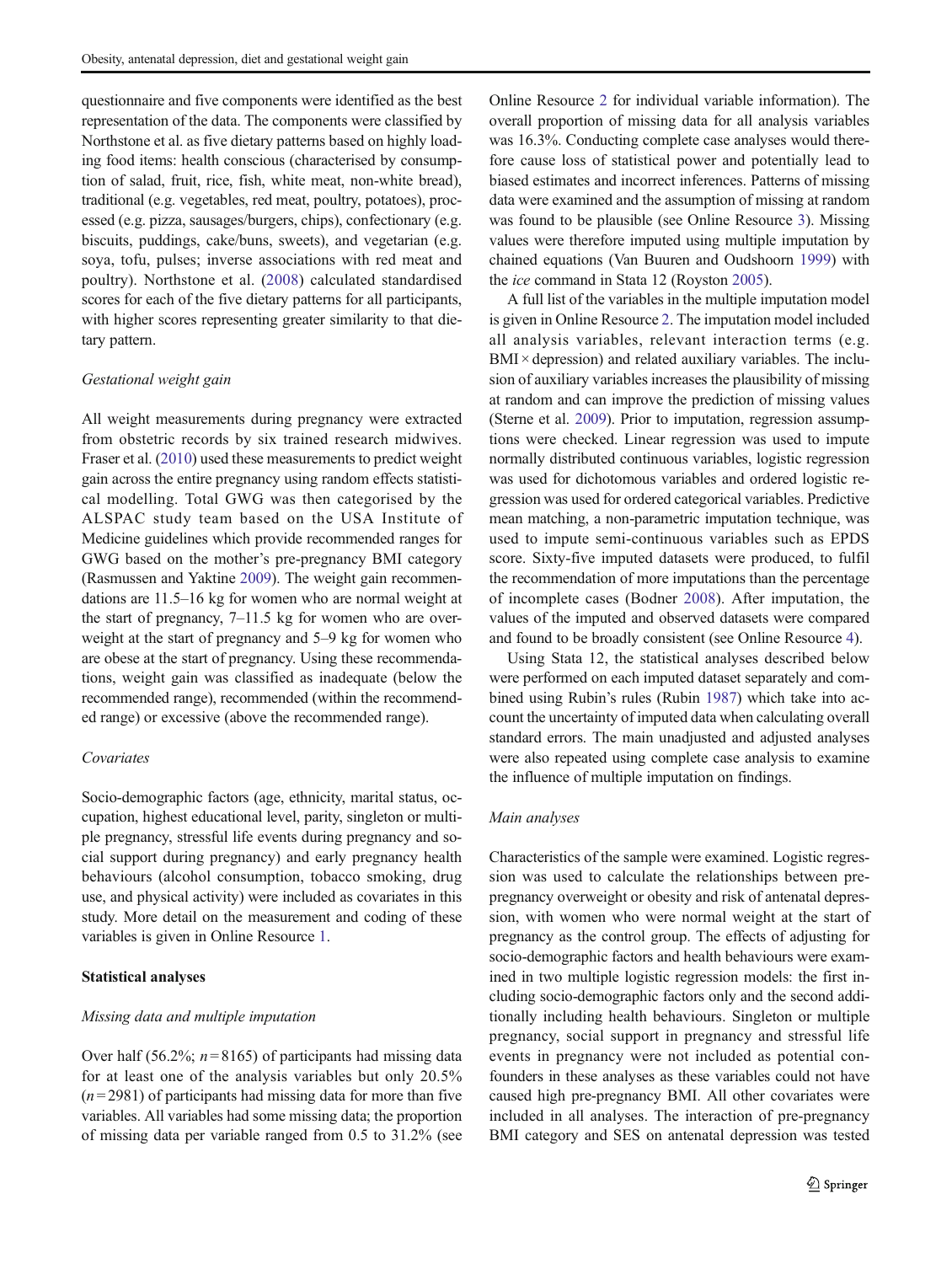(SES based on occupation: professional, managerial or technical vs. manual or unskilled). The unadjusted and fully adjusted analyses were also repeated using pre-pregnancy BMI as a continuous predictor.

Linear regression was used to examine the associations between antenatal depression and dietary patterns in the third trimester. The interaction of antenatal depression and prepregnancy BMI category on dietary pattern scores was tested. Multiple logistic regression models were used to examine the association between antenatal depression and dietary patterns adjusted for (1) socio-demographic factors and (2) sociodemographic factors, health behaviours and BMI.

Finally, the relationship between antenatal depression and risk of inadequate or excessive GWG was examined using multinomial logistic regression, with recommended GWG as the base outcome. Each analysis compared the odds of (1) inadequate and (2) excessive GWG with the odds of recommended GWG, for women with antenatal depression compared to those without antenatal depression. The interaction of antenatal depression and pre-pregnancy BMI category on GWG was tested. The effect of adjusting for confounders was examined in two adjusted models, the first controlling for socio-demographic factors only and the second additionally controlling for health behaviours and BMI.

# **Results**

In total, 14,541 women were recruited into the ALSPAC cohort during pregnancy; 13,314 of these women were included in the current study following multiple imputation of missing data and exclusion of women with pregnancy or neonatal loss  $(n=652)$  as well as women who were underweight at the beginning of pregnancy  $(n=575)$ .

Sample characteristics are given in Table [1.](#page-4-0) The majority of women in the sample were aged 25–34 (66.3%), of white ethnicity (97.3%) and married (74.4%). Just under half of the women were nulliparous (44.9%) and 98.7% had singleton pregnancies. Approximately two thirds of the women (64.6%) had no educational qualifications beyond the Certificate of Secondary Education or O levels (exams taken at the age of 16). One third (33.5%) were currently or previously employed in professional, managerial or technical occupations, half (51.1%) had routine non-manual or skilled manual occupations and the remaining 15.4% had partly or unskilled manual occupations.

At 18 weeks' gestation, the median score on the EPDS was 6 (interquartile range  $3-10$ ); 14.3 % of women scored >12 at this time. At 32 weeks' gestation, the median score on the EPDS was 7 (interquartile range 3–11) and 15.7 % of women scored >12. Overall, 7.9 % of the study sample had persistently elevated symptoms of depression (EPDS>12 at both 18 and 32 weeks' gestation) and were defined as having antenatal

depression for this study. Antenatal depression was most prevalent among women who were younger, of non-white ethnicity, multiparous and unmarried, as well as those with lower levels of education, manual or unskilled jobs and low social support (see Table [1\)](#page-4-0). Antenatal depression was also more common among women reporting higher alcohol consumption, smoking, illegal drug use or no physical activity during pregnancy.

At the start of pregnancy, 77.8 % of the sample was normal weight, 16.1 % was overweight and 6.1 % was obese. Obesity was less common among women under the age of twenty and more common among women who were married, multiparous, had lower levels of education, manual or unskilled jobs and low social support, as well as among women reporting no alcohol consumption, no illegal drug use or no physical activity (see Table [1\)](#page-4-0).

## Pre-pregnancy obesity and antenatal depression

The prevalence of antenatal depression was lowest among women who were normal weight when they became pregnant (7.6%), intermediate among overweight women (8.5%) and highest among women who were obese when they became pregnant (10.7%). Women who were obese at the start of pregnancy had significantly higher odds of antenatal depression than normal weight women (OR 1.46, 95%CI 1.11 to 1.91,  $p = 0.007$ ) but the association between pre-pregnancy overweight and antenatal depression was not statistically significant (OR 1.14, 95%CI 0.94 to 1.39,  $p=0.192$ ). After adjusting for socio-demographic factors (age, marital status, educational level, parity, occupation), the association between obesity and antenatal depression reduced in magnitude but remained significant (OR 1.33, 95%CI 1.00 to 1.76,  $p = 0.046$ ). The association between overweight and antenatal depression remained non-significant (OR 1.11, 95%CI 0.91– 1.36,  $p = 0.291$ ). Additionally adjusting for health behaviours had little effect on the magnitude of the associations (overweight: OR 1.14, 95%CI 0.93–1.39,  $p=0.206$ , obese: OR 1.39, 95%CI 1.05–1.84,  $p=0.022$ ). The unadjusted and ad-justed associations are shown in Fig. [1](#page-5-0), with women who were normal weight at the start of pregnancy as the reference group for all analyses. There was no evidence for a significant interaction effect of pre-pregnancy BMI category and SES on risk of antenatal depression  $(p=0.429)$  for overweight and  $p = 0.952$  for obese).

There was a significant unadjusted association between pre-pregnancy BMI (as a continuous variable) and risk of antenatal depression (OR 1.03, 95%CI 1.01–1.05,  $p=0.001$ ). This remained significant in the fully adjusted model, with approximately 3% higher odds of antenatal depression for every unit increase in pre-pregnancy BMI (OR 1.03, 95%CI 1.01-1.05,  $p=0.001$ ).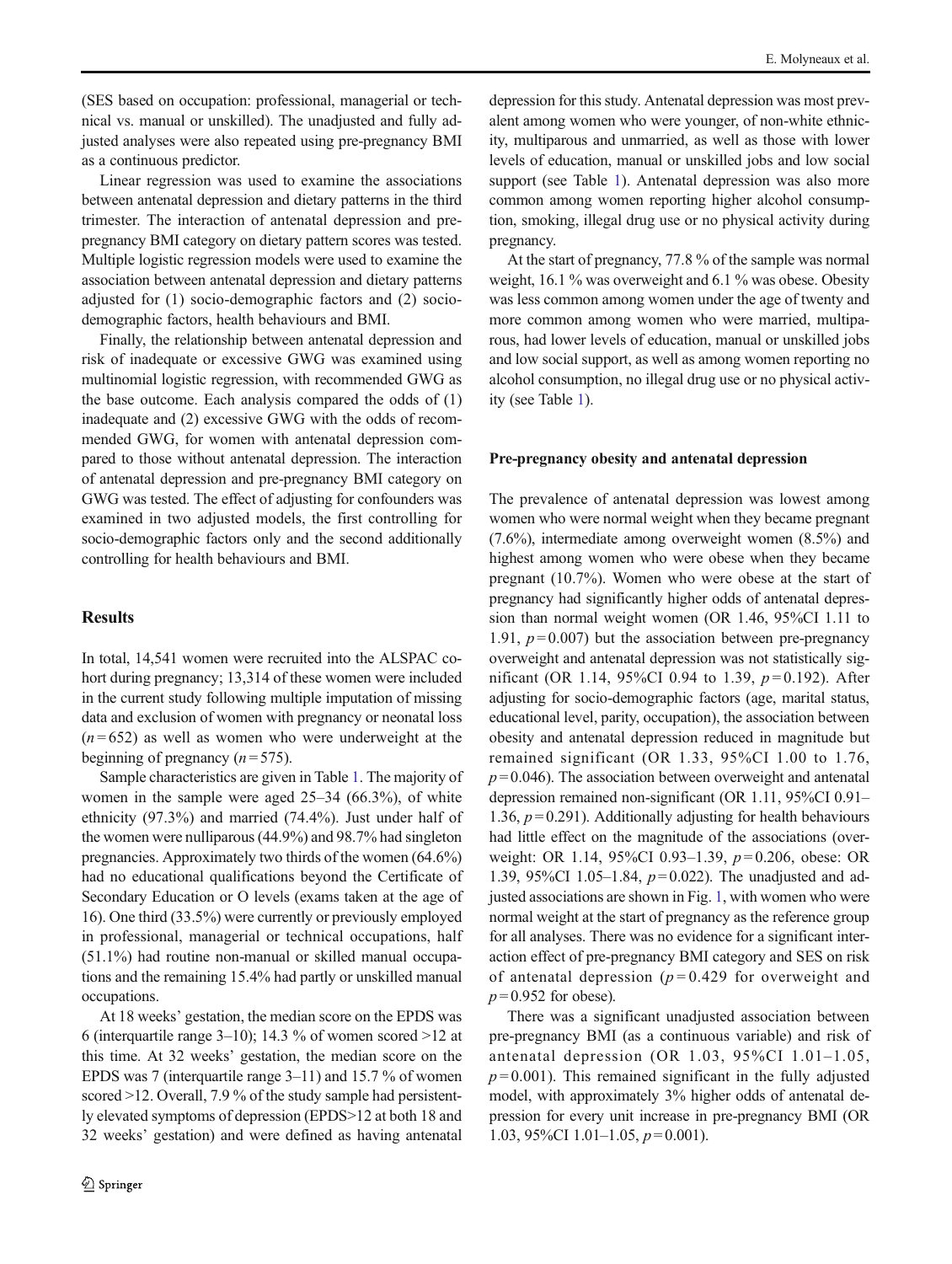<span id="page-4-0"></span>

|                             |                              |      | Overall sample Pre-pregnancy BMI category                                  |         |         |                   | Antenatal depression status |      |           |
|-----------------------------|------------------------------|------|----------------------------------------------------------------------------|---------|---------|-------------------|-----------------------------|------|-----------|
|                             |                              |      | Normal weight Overweight Obese $p$ value Not depressed Depressed $p$ value |         |         |                   |                             |      |           |
| Total sample; %             |                              |      | 77.8                                                                       | 16.1    | 6.1     | $\qquad \qquad -$ | 92.1                        | 7.9  |           |
| Socio-demographic factors   |                              |      |                                                                            |         |         |                   |                             |      |           |
| Age; %                      | $<$ 20                       | 4.5  | 84.3                                                                       | 12.2    | 3.5     | < 0.001           | 82.4                        | 17.6 | < 0.001   |
|                             | $20 - 24$                    | 19.2 | 75.6                                                                       | 16.8    | 7.6     |                   | 88.1                        | 11.9 |           |
|                             | $25 - 34$                    | 66.3 | 78.2                                                                       | 16.1    | 5.7     |                   | 93.7                        | 6.3  |           |
|                             | $35 - 39$                    | 8.8  | 77.4                                                                       | 15.6    | $7.0\,$ |                   | 93.2                        | 6.8  |           |
|                             | $40+$                        | 1.2  | 73.8                                                                       | 20.5    | 5.8     |                   | 93.1                        | 6.9  |           |
| Ethnicity; %                | White                        | 97.3 | 77.8                                                                       | 16.1    | 6.1     | 0.292             | 92.3                        | 7.7  | < 0.001   |
|                             | Other                        | 2.7  | 80.6                                                                       | 14.2    | 5.2     |                   | 83.6                        | 16.4 |           |
| Marital status; %           | Unmarried                    | 25.6 | 80.3                                                                       | 14.2    | 5.5     | 0.001             | 86.3                        | 13.7 | < 0.001   |
|                             | Married                      | 74.4 | 77.0                                                                       | 16.7    | 6.3     |                   | 94.1                        | 5.9  |           |
| Parity; %                   | Nulliparous                  | 44.9 | 80.8                                                                       | 14.5    | 4.7     | < 0.001           | 92.9                        | 7.1  | 0.004     |
|                             | Parous                       | 55.1 | 75.4                                                                       | 17.4    | 7.2     |                   | 91.4                        | 8.6  |           |
| Pregnancy size; %           | Singleton                    | 98.7 | 77.8                                                                       | 16.1    | 6.1     | 0.309             | 92.1                        | 7.9  | 0.225     |
|                             | Multiple                     | 1.3  | 81.4                                                                       | 13.2    | 5.4     |                   | 89.4                        | 10.6 |           |
| Education; %                | Degree                       | 12.4 | 87.4                                                                       | 9.9     | 2.8     | < 0.001           | 95.1                        | 4.9  | < 0.001   |
|                             | A level                      | 22.0 | 80.8                                                                       | 14.9    | 4.3     |                   | 94.5                        | 5.5  |           |
|                             | O level                      | 34.5 | 77.6                                                                       | 16.5    | 5.9     |                   | 92.3                        | 7.7  |           |
|                             | CSE <sup>a</sup> /vocational | 30.1 | 72.2                                                                       | 18.9    | 8.9     |                   | 88.9                        | 11.1 |           |
| Occupation <sup>b</sup> ; % | I or II                      | 33.5 | 81.7                                                                       | 13.9    | 4.4     | < 0.001           | 94.3                        | 5.7  | < 0.001   |
|                             | IIa or IIIb                  | 51.1 | 76.8                                                                       | 16.7    | 6.5     |                   | 92.0                        | 8.0  |           |
|                             | IV or V                      | 15.4 | 72.8                                                                       | 18.9    | 8.3     |                   | 87.5                        | 12.5 |           |
| Social support; %           | Low                          | 35.7 | 75.8                                                                       | 17.0    | 7.3     | < 0.001           | 85.0                        | 15.0 | < 0.001   |
|                             | Medium                       | 35.0 | 79.1                                                                       | 15.3    | 5.7     |                   | 94.7                        | 5.3  |           |
|                             | High                         | 29.4 | 78.9                                                                       | 16.0    | 5.1     |                   | 97.6                        | 2.5  |           |
| Stressful life events; %    | $0 - 2$                      | 38.7 | 78.3                                                                       | 16.0    | 5.7     | 0.602             | 97.1                        | 2.9  | < 0.001   |
|                             | $3 - 5$                      | 40.1 | 77.4                                                                       | 16.4    | 6.2     |                   | 92.8                        | 7.2  |           |
|                             | $6+$                         | 21.2 | 77.9                                                                       | 15.6    | 6.5     |                   | 81.6                        | 18.4 |           |
| Health behaviours           |                              |      |                                                                            |         |         |                   |                             |      |           |
| Alcohol consumption; %      | None                         | 45.4 | 76.5                                                                       | 16.7    | 6.8     | 0.003             | 92.2                        | 7.8  | 0.006     |
|                             | <1 glass daily               | 52.7 | 79.0                                                                       | 15.5    | 5.5     |                   | 92.3                        | 7.8  |           |
|                             | $\geq$ 1 glass daily         | 2.0  | 76.5                                                                       | 18.4    | 5.1     |                   | 84.4                        | 15.6 |           |
| Smoking; %                  | No                           | 74.8 | 77.9                                                                       | 16.0    | 6.1     | 0.990             | 93.9                        | 6.1  | < 0.001   |
|                             | Yes                          | 25.2 | 77.8                                                                       | 16.2    | $6.0\,$ |                   | 86.6                        | 13.4 |           |
| Drug use; %                 | N <sub>0</sub>               | 97.3 | 77.5                                                                       | 16.3    | 6.2     | < 0.001           | 92.5                        | 7.6  | < 0.001   |
|                             | Yes                          | 2.7  | 90.1                                                                       | $8.2\,$ | 1.7     |                   | 78.9                        | 21.1 |           |
| Physical activity; %        | None                         | 15.4 | 74.2                                                                       | 17.8    | 8.0     | < 0.001           | 89.8                        | 10.2 | $0.006\,$ |
|                             | $\leq$ 1 h/week              | 28.1 | 76.9                                                                       | 16.6    | 6.5     |                   | 92.6                        | 7.4  |           |
|                             | $\geq$ 2 h/week              | 56.5 | 79.3                                                                       | 15.4    | 5.4     |                   | 92.4                        | 7.6  |           |

<sup>a</sup> CSE Certificate of Secondary Education

<sup>b</sup> I or II: professional, managerial or technical; IIIa or IIIb: routine non-manual or skilled manual; IV or V: partly skilled or unskilled manual (Based on Office of Population Censuses and Surveys occupational classifications, 1991)

# Antenatal depression and dietary patterns

As shown in Table [2](#page-5-0), women with antenatal depression had significantly lower healthy and traditional dietary pattern scores and significantly higher processed and vegetarian dietary pattern scores than women without high levels of antenatal depression symptoms. There was no evidence for a significant interaction of antenatal depression and pre-pregnancy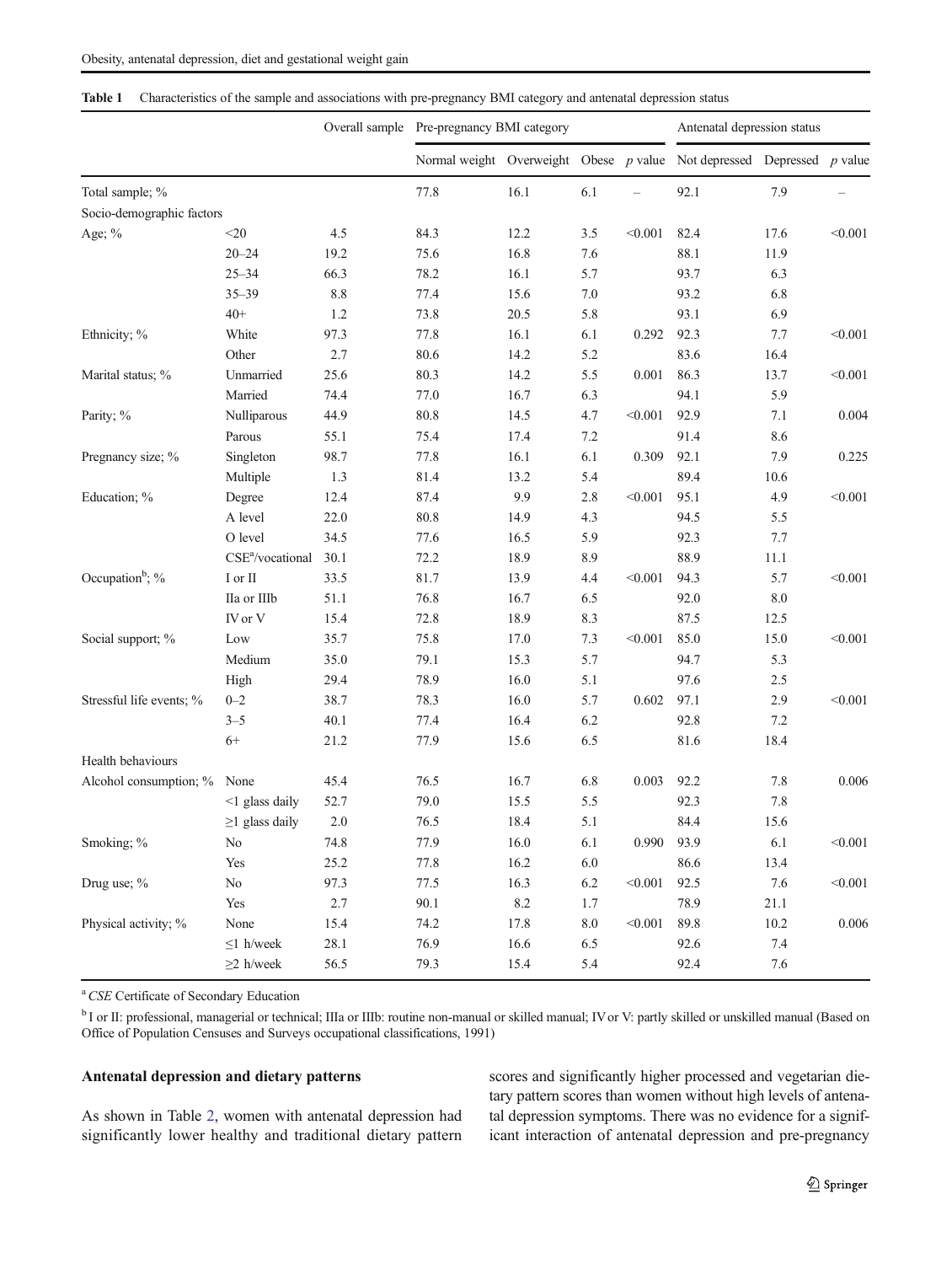<span id="page-5-0"></span>



BMI on dietary patterns (all interaction terms:  $p = 0.086$  to  $p=0.910$ ). After adjusting for socio-demographic confounders, as well as in the fully adjusted model, antenatal depression was significantly associated with higher confectionary dietary pattern scores only (also shown in Table 2).

## Antenatal depression and gestational weight gain

The proportion of women with GWG within the recommended range was very similar among those with and without antenatal depression (27.9 and 28.1% respectively), whilst inadequate GWG was slightly more common among women with antenatal depression than those without (14.0 vs. 12.0% respectively) and excessive GWG was slightly less common (58.1 vs. 59.9% respectively). Women with antenatal depression did not have significantly higher odds of either inadequate or excessive GWG than women without antenatal depression in the unadjusted analyses (inadequate GWG: OR 1.17, 95%CI 0.92–1.50,  $p=0.198$ ; excessive GWG: OR 0.98, 95%CI 0.83–1.15,  $p=0.787$ , compared with recommended GWG as the base outcome). There was also no evidence for an interaction of antenatal depression and prepregnancy BMI category on risk of inadequate or excessive GWG (interaction terms:  $p=0.328$  to  $p=0.906$ ). The associ-ation between depression and GWG did not change substantially after adjusting for socio-demographic factors (inadequate GWG: OR 1.06, 95%CI 0.82–1.38,  $p=0.652$ ; excessive GWG: OR 1.00, 95%CI 0.84–1.19,  $p=0.970$ ) or in the fully adjusted analyses (inadequate GWG: OR 1.03, 95%CI 0.79–1.34,  $p=0.844$ ; excessive GWG: OR 0.99, 95%CI 0.82-1.18,  $p = 0.880$ ).

#### Complete case analysis

In the complete case analysis, there was a significant unadjusted association between pre-pregnancy obesity and antenatal depression (OR 1.55, 95%CI 1.15–2.10,  $p = 0.004$ ) but the association was not significant for overweight women (OR 1.15, 95%CI 0.92–1.42,  $p=0.214$ ), both compared with normal weight controls (based on 9915 women with complete data for these variables). Neither association was significant in the fully adjusted complete case analyses, which included 7464 participants (overweight OR 1.07, 95%CI 0.82–1.40,  $p=0.624$ ; obese OR 1.32, 95%CI 0.88–1.96,  $p=0.177$ ). The association between continuous pre-pregnancy BMI and antenatal depression was statistically significant in both the unadjusted (OR 1.04, 95%CI 1.02–1.06,  $p < 0.001$ ) and fully adjusted complete case analyses (OR 1.04, 95%CI 1.02– 1.07,  $p = 0.002$ ). There were no meaningful differences in findings for the associations of antenatal depression with

Table 2 Associations between antenatal depression and dietary pattern scores

|               | Unadjusted                    |                | Adjusted for socio-demographic factors |                | Additionally adjusted for health behaviours and BMI |           |  |
|---------------|-------------------------------|----------------|----------------------------------------|----------------|-----------------------------------------------------|-----------|--|
|               | $\beta$ coefficient (95%CI)   | <i>p</i> value | $\beta$ coefficient (95%CI)            | <i>p</i> value | $\beta$ coefficient (95%CI)                         | $p$ value |  |
| Healthy       | $-0.32$ (-0.39 to -0.25)      | < 0.001        | $-0.03$ ( $-0.09$ to 0.03)             | 0.343          | $0.00$ (-0.07 to 0.06)                              | 0.872     |  |
| Traditional   | $-0.11$ (-0.18 to -0.04)      | 0.002          | $-0.04$ ( $-0.12$ to 0.03)             | 0.248          | $-0.04$ ( $-0.11$ to 0.03)                          | 0.287     |  |
| Processed     | $0.22$ (0.15 to 0.30)         | < 0.001        | $0.02$ (-0.05 to 0.09)                 | 0.581          | $0.00$ (-0.07 to 0.08)                              | 0.924     |  |
| Confectionary | $0.06$ (-0.01 to 0.14)        | 0.091          | $0.09$ (0.02 to 0.17)                  | 0.017          | $0.10$ (0.02 to 0.17)                               | 0.014     |  |
| Vegetarian    | $0.16(0.09 \text{ to } 0.23)$ | < 0.001        | $0.07$ (-0.01 to 0.14)                 | 0.084          | $0.05$ (-0.02 to 0.13)                              | 0.177     |  |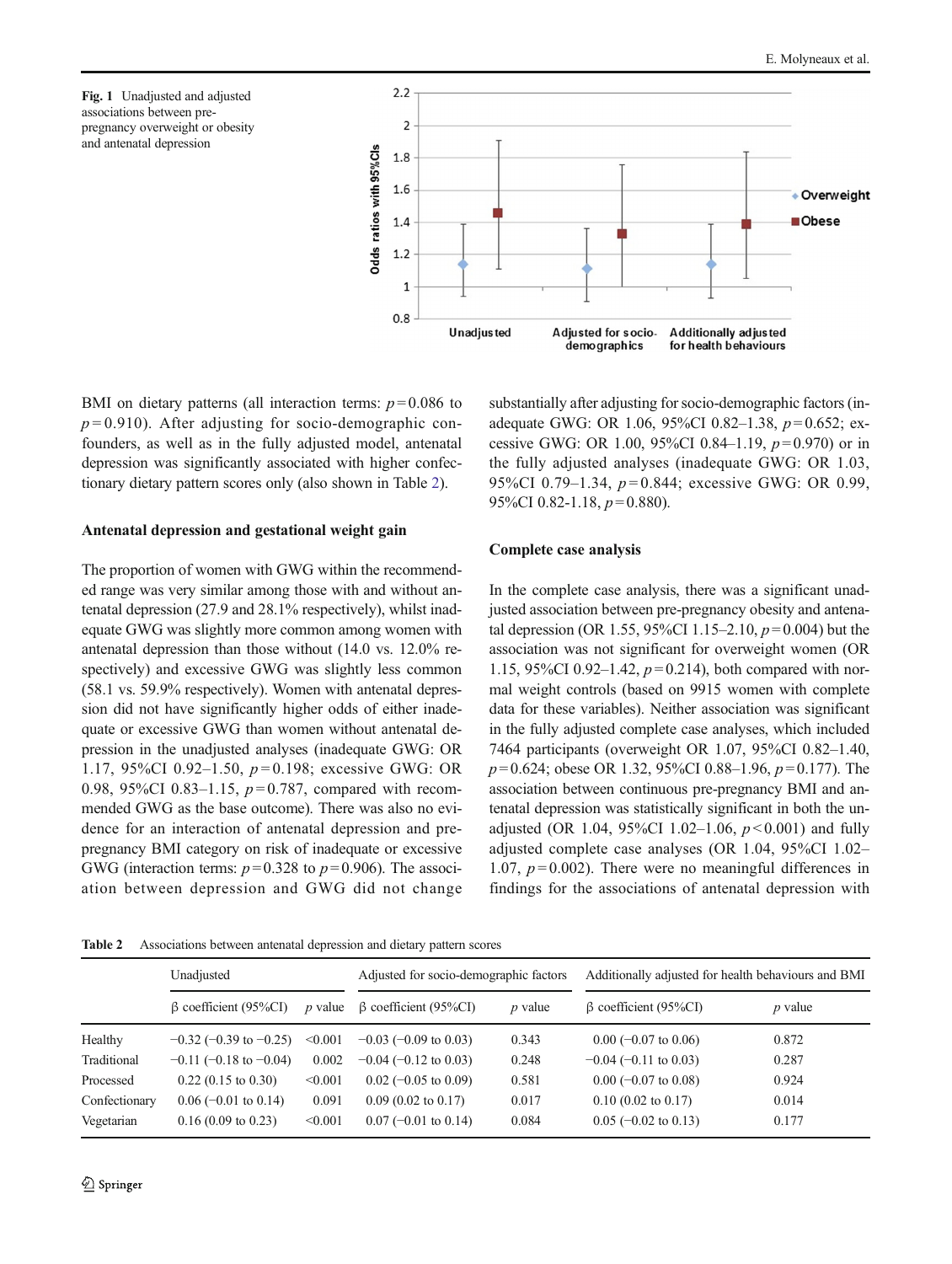dietary patterns or GWG between the complete case and imputed analyses (results of complete case analyses given in Online Resource 5).

## Discussion

Women who were obese when they became pregnant had nearly 40% higher odds of antenatal depression (defined as persistent high levels of depressive symptoms in pregnancy) than women who were normal weight, after adjusting for socio-demographic factors and health behaviours. There was also evidence for a small but statistically significant increase in the odds of antenatal depression for each unit increase in pre-pregnancy BMI. Hence there is a dose-response relationship between BMI and depression in pregnancy that is not explained by socio-demographic or lifestyle risk factors and health professionals should ensure to ask about depressive symptomatology in obese pregnant women. Women with antenatal depression reported less healthy dietary patterns during the third trimester than women without depression, but these associations were almost entirely accounted for by sociodemographic confounding. Finally, antenatal depression was not associated with either inadequate or excessive GWG, and there was no evidence for an interaction of pre-pregnancy BMI category and antenatal depression status on either dietary patterns or GWG.

The unadjusted association between pre-pregnancy obesity and antenatal depression found in this study was similar to the pooled estimate for this association obtained in a recent systematic review and meta-analysis (Molyneaux et al. [2014](#page-8-0)). In the current study, adjusting for socio-demographic factors slightly reduced the strength of the association between obesity and antenatal depression but the association remained statistically significant. This corresponds to similar findings of a study by Laraia et al. ([2009\)](#page-8-0), which examined the association between pre-pregnancy BMI and symptoms of depression during pregnancy. The current study extended previous research by examining early pregnancy health behaviours, but found no evidence for a role of these variables as confounders or mediators of the association between pre-pregnancy obesity and antenatal depression. Future research on the association between obesity and depression during pregnancy should examine other potential mechanisms such as poor body image, obesity-related stigma and physical health problems (Siegel et al. [2000;](#page-8-0) Jorm et al. [2003;](#page-8-0) Friedman et al. [2008;](#page-8-0) Gavin et al. [2010](#page-8-0)). There was no evidence in this study for an interaction of pre-pregnancy BMI and SES on the risk of antenatal depression, which has been observed in some studies of nonpregnant adult women (Moore et al. [1962;](#page-8-0) Simon et al. [2006\)](#page-8-0).

This study also added to the existing literature by examining whether antenatal depression and pre-pregnancy BMI category interacted to predict dietary patterns or GWG, but no evidence of these hypothesised effects were found. In the overall sample, antenatal depression appeared to be a marker of other risk factors for poor diet during pregnancy but was not an important predictor of dietary patterns after adjustment for socio-demographic confounders. A statistically significant adjusted association was found between antenatal depression and higher scores for the confectionary dietary pattern, but the magnitude of this association was minimal and is therefore unlikely to have any public health significance. Antenatal depression was also not associated with inadequate or excessive GWG in this study which is in keeping with some, but not all, previous research (Rasmussen and Yaktine [2009](#page-8-0); Hurley et al. [2005;](#page-8-0) Kapadia et al. [2015\)](#page-8-0). One previous study found that prepregnancy BMI influenced the association between antenatal depression and excessive GWG (Bodnar et al. [2009](#page-7-0)) but no evidence for this was found in our study.

## Strengths and limitations

ALSPAC is a very large population-based cohort study with detailed data collection during pregnancy. The cohort was broadly representative of the population at the time of recruitment (1991–1992), although ethnic minority women were underrepresented, and married or cohabiting women, owneroccupiers and those with a car in their household were overrepresented (Golding et al. [2001](#page-8-0)). However, there have been considerable changes in the characteristics of the UK population since the early 1990s, including substantial increases in the prevalence of obesity and the proportion of women who are obese at the start of pregnancy (Heslehurst et al. [2007;](#page-8-0) [2009\)](#page-8-0). The relationship between obesity and depression may be influenced by the prevalence of obesity and other related factors such as stigma or knowledge of the health risks of obesity. The results of this study therefore require replication in a more recent dataset.

Large cohort studies such as ALSPAC often have substantial missing data which reduces statistical power and can lead to bias. The use of multiple imputation to address missing data was therefore an important strength of this study. Multiple imputation leads to unbiased estimates and standard errors based on the assumption that data are missing at random (Van Buuren and Oudshoorn [1999;](#page-8-0) Janssen et al. [2010\)](#page-8-0), which was found to be plausible in this sample. Complete case analyses gave broadly similar results to the imputed analyses, although obesity was not found to be significantly associated with increased risk of antenatal depression in the fully adjusted complete case analysis. This may be due to lower power in the complete case analysis or due to bias, as women with antenatal depression were more likely to have missing data for the confounding variables, and therefore more likely to be excluded from this complete case analysis.

Although prospective cohort data was used in this study, the directions of causality in the identified associations are not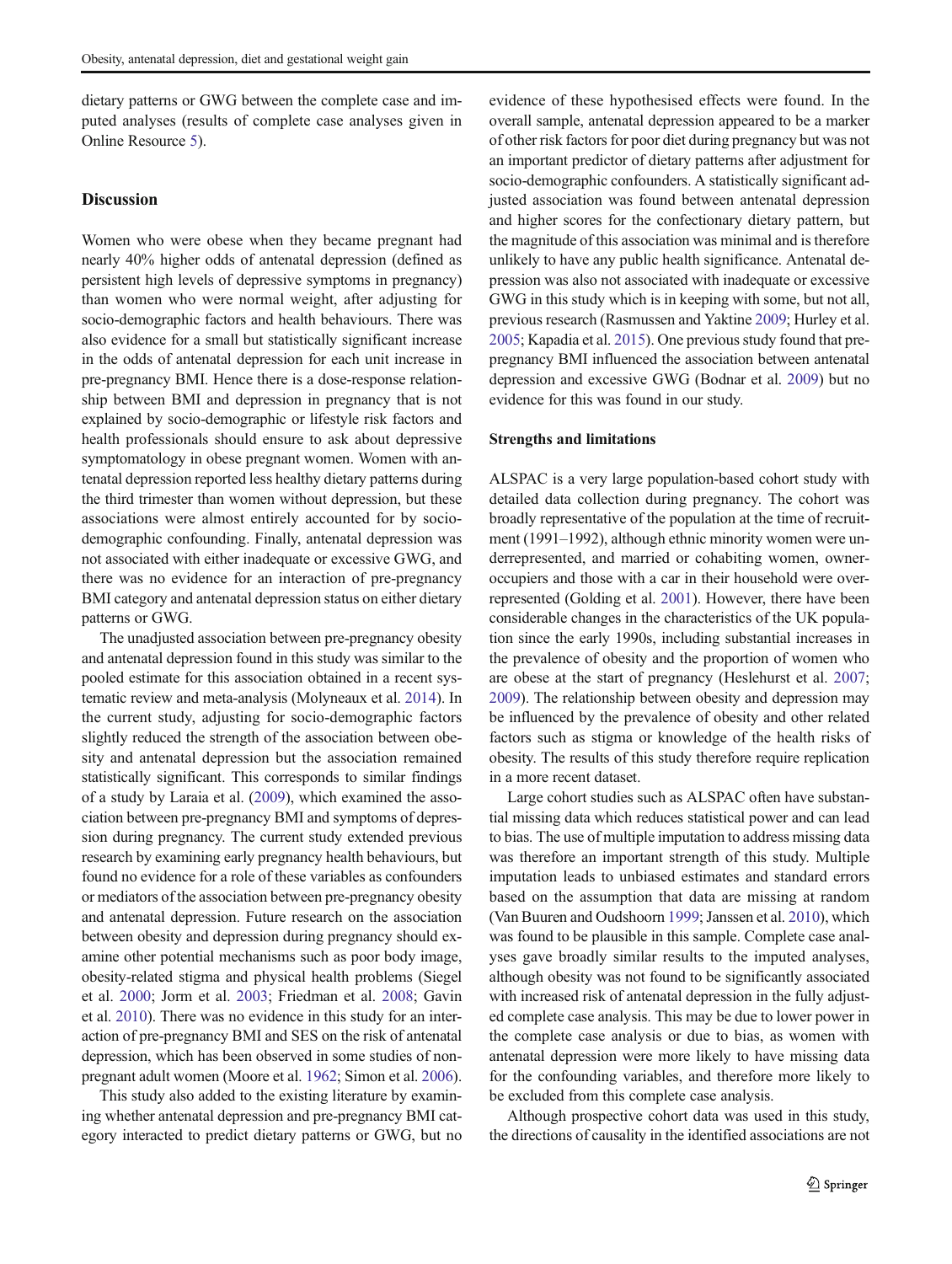<span id="page-7-0"></span>clear. For example, any causal relationship between prepregnancy BMI and antenatal depression may occur because previous episodes of depression had led to pre-pregnancy weight gain. There is systematic review evidence from longitudinal studies in non-pregnant adults supporting a bidirectional association between obesity and depression (Luppino et al. [2010\)](#page-8-0), which may also be the case during pregnancy. Similarly, reverse causality or a bidirectional association is possible for any relationship between depression and diet during pregnancy (Bodnar and Wisner 2005).

Measurement bias is a possible limitation of this study as almost all variables were self-reported. For example, selfreported BMI is often underestimated as individuals usually slightly overestimate their height and underestimate their weight (Huber [2007\)](#page-8-0). However, retrospectively self-reported pre-pregnancy BMI has been found to be highly correlated with weight measured at the first antenatal appointment in the ALSPAC sample (Macdonald-Wallis et al. [2010](#page-8-0)), and there is evidence that depression does not influence the accuracy of self-reported BMI among obese women (Jeffery et al. [2008;](#page-8-0) White et al. [2009\)](#page-8-0). The use of a screening measure to assess antenatal depression in the ALSPAC cohort limits the conclusions which can be drawn from this study, as women with high levels of depressive symptoms assessed by the EPDS may not meet the diagnostic criteria for major depressive disorder and vice versa. However, diagnostic assessment of depression would not have been feasible given the large sample size and use of postal questionnaires for the majority of data collection. In addition, the identification of women with persistently elevated symptoms of depression, which has been shown to be more predictive of major depressive disorder than a single EPDS elevated score (Nyklı́ ček et al. [2004\)](#page-8-0), was a strength of this study. Finally, residual confounding may occur as a result of inaccurately or incompletely assessed self-reported confounding factors. For example, sedentary time has been found to be associated with depression independent of physical activity (Teychenne et al. [2010\)](#page-8-0), and should be examined in future research on the relationship between obesity and depression.

## **Conclusions**

Healthcare providers should be aware of the increased risk of antenatal depression (or high levels of depressive symptoms) among women who are obese when they become pregnant. The adjusted association indicated approximately 40% higher odds of antenatal depression for obese women compared with normal weight controls. This association may have public health significance given the high prevalence of both obesity and depression during pregnancy. However, there were no meaningful associations between antenatal depression and dietary patterns after adjusting for socio-demographic confounders and no associations between antenatal depression

and increased risk of inadequate or excessive GWG in this sample. Future research is needed to replicate these findings in a more recent cohort and to extend the evidence base to examine the relationships between antenatal depression and adverse pregnancy outcomes (such as preeclampsia or gestational diabetes) among women with high pre-pregnancy BMI.

Acknowledgments We are extremely grateful to all the families who took part in this study, the midwives for their help in recruiting them, and the whole ALSPAC team, which includes interviewers, computer and laboratory technicians, clerical workers, research scientists, volunteers, managers, receptionists and nurses. The UK Medical Research Council and the Wellcome Trust (Grant ref: 102215/2/13/2) and the University of Bristol provide core support for ALSPAC. This publication is the work of the authors and Emma Molyneaux will serve as a guarantor for the contents of this paper. This research was specifically funded by a PhD Studentship funded by the Medical Research Council and Tommy's baby charity. The work was supported through salary support to Louise M Howard by the National Institute for Health Research NIHR Research Professorship (NIHR-RP-R3-12-011) and the NIHR Mental Health Biomedical Research Centre at South London and Maudsley NHS Foundation Trust and King's College London. The views expressed in this publication are those of the authors and not necessarily those of the NHS, the National Institute for Health Research or the Department of Health. The authors declare that they have no conflicts of interest.

Open Access This article is distributed under the terms of the Creative Commons Attribution 4.0 International License (http:// creativecommons.org/licenses/by/4.0/), which permits unrestricted use, distribution, and reproduction in any medium, provided you give appropriate credit to the original author(s) and the source, provide a link to the Creative Commons license, and indicate if changes were made.

## References

- Bodnar LM, Wisner KL (2005) Nutrition and depression: implications for improving mental health among childbearing-aged women. Biol Psychiatry 58(9):679–685
- Bodnar LM, Wisner KL, Moses-Kolko E, Sit DK, Hanusa BH (2009) Prepregnancy body mass index, gestational weight gain, and the likelihood of major depressive disorder during pregnancy. J Clin Psychiatry 70(9):1290–1296
- Bodner TE (2008) What improves with increased missing data imputations? Struct Equ Modeling 15(4):651–675
- Boyd A, Golding J, Macleod J, Lawlor DA, Fraser A, Henderson J, Molloy L, Ness A, Ring S, Smith GD (2012) Cohort profile: the 'Children of the 90s'—the index offspring of the Avon Longitudinal Study of Parents and Children. International Journal of Epidemiology 42(1): 111–27
- Cox JL, Holden JM, Sagovsky R (1987) Detection of postnatal depression. Development of the 10-item Edinburgh Postnatal Depression Scale. Br J Psychiatry 150(6):782–786
- Fisher S, Kim S, Sharma A, Rochat R, Morrow B (2013) Is obesity still increasing among pregnant women? Prepregnancy obesity trends in 20 states, 2003–2009. Prev Med 56(6):272–278
- Fowles ER, Bryant M, Kim S, Walker LO, Ruiz RJ, Timmerman GM, Brown A (2011) Predictors of dietary quality in low-income pregnant women: a path analysis. Nurs Res 60(5):286
- Fraser A, Tilling K, Macdonald-Wallis C, Sattar N, Brion M-J, Benfield L, Ness A, Deanfield J, Hingorani A, Nelson SM (2010) Association